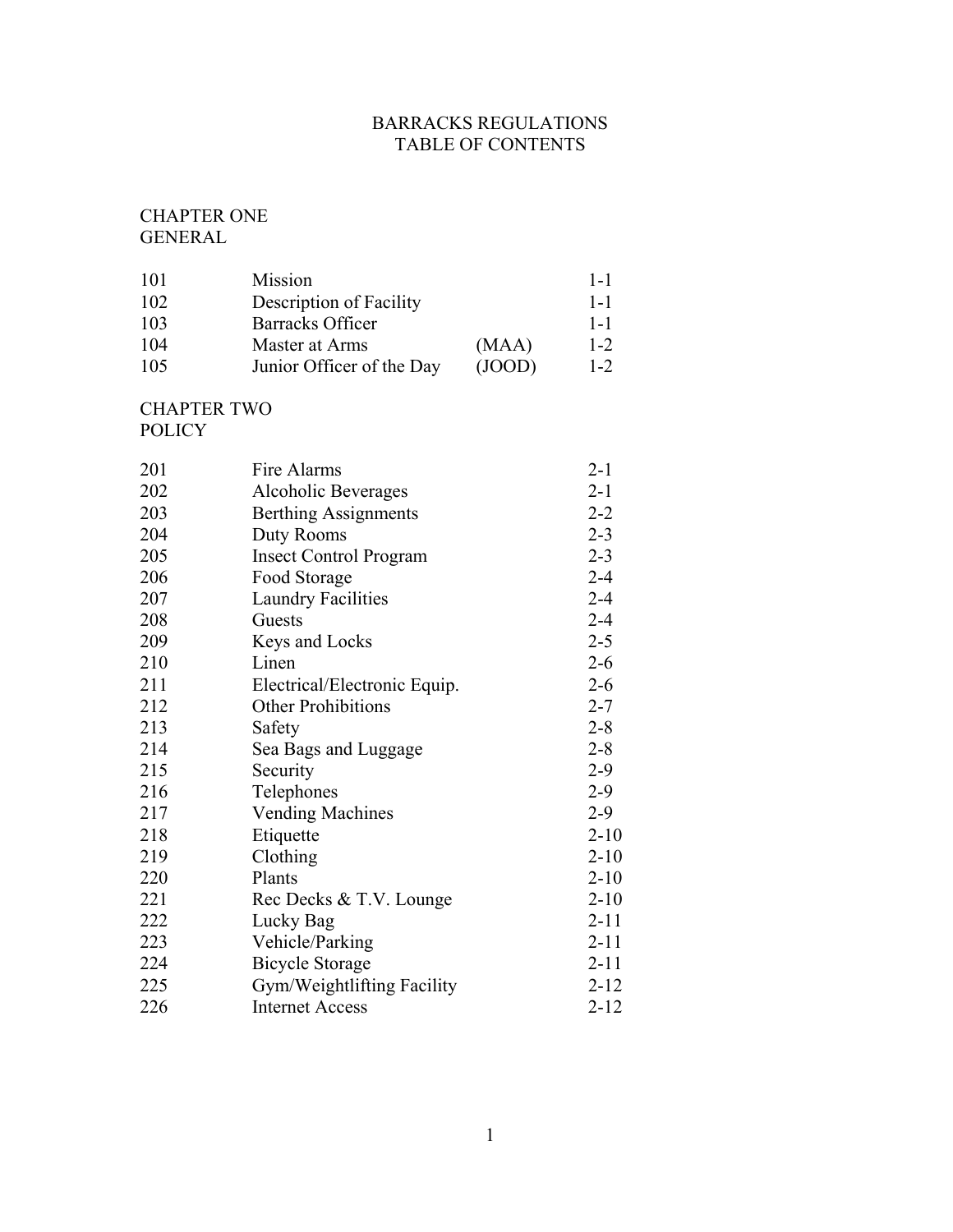# CHAPTER THREE HOUSEKEEPING

| 301 | Responsibility           | $3-1$   |
|-----|--------------------------|---------|
| 302 | Gear Adrift              | $3 - 1$ |
| 303 | <b>Cleaning Supplies</b> | $3-2$   |
| 304 | <b>MAA Gear Locker</b>   | $3-2$   |
| 305 | Work Orders              | $3-2$   |

## CHAPTER FOUR **INSPECTIONS**

| 401 | Administrative | 4-1     |
|-----|----------------|---------|
| 402 | Weekly         | $4-1$   |
| 403 | Results        | $4 - 1$ |

# CHAPTER FIVE OFFICER/CPO BERTHING

| 501 | General    | $5-1$ |
|-----|------------|-------|
| 502 | Assignment | $5-1$ |
| 503 | Policy     | $5-1$ |

# CHAPTER SIX DUTY SECTION BERTHING

| 601 | General      | $6-1$ |
|-----|--------------|-------|
| 602 | Linen        | $6-1$ |
| 603 | Housekeeping | $6-1$ |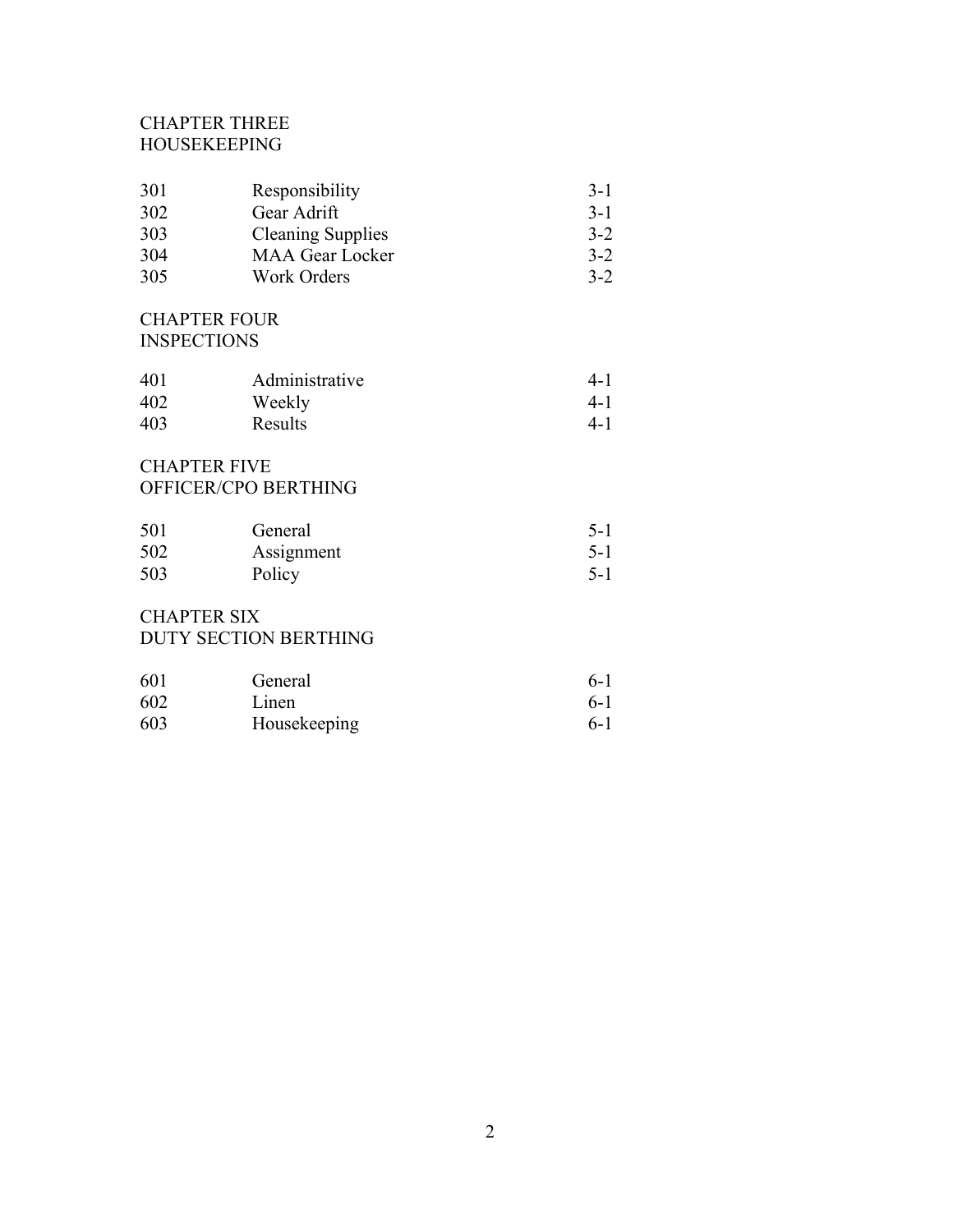## CHAPTER ONE GENERAL

#### 101. MISSION:

The mission of the Air Station Cape Cod Barracks is to provide berthing accommodations to both permanent party and temporary Coast Guard personnel assigned to the Air Station. In some instances, limited berthing may also be available to local commands, based upon prior arrangement and availability.

## 102. DESCRIPTION OF FACILITY:

a. The enlisted berthing areas are located on the second and third decks of Bldg. 3159. They consist of 28 rooms, most of which are outfitted for single occupancy, and outfitted for two (2) occupants. In total, the enlisted barracks will accommodate up to 28 personnel. Male showers and head facilities are located on the  $2<sup>nd</sup>$  and  $3<sup>rd</sup>$  decks. Female heads are located on the  $1<sup>st</sup>$  and  $2<sup>nd</sup>$  decks, and female shower facilities are located on the  $1<sup>st</sup>$  and  $2<sup>nd</sup>$  decks. Due to the location of their facilities, female enlisted personnel are berthed exclusively on the second deck when availability of rooms permits. Laundry rooms are located on the second deck and Barracks Basement adjacent to the gym. Television lounges, a game room, and a vending machine room are located on the first deck.

b. To ensure fire safety, each room is equipped with both smoke and fire detectors. In addition, portable fire extinguishers are located in the passageways of each berthing section. The master control panel for the fire detection system is located on the  $1<sup>st</sup>$  deck outside the CPO Lounge and Galley.

c. Heating is provided to individual units via radiators. Air conditioning is not available.

#### 103. BARRACKS OFFICER:

When assigned, the Barracks Officer is responsible for the administration and operation of the Barracks. He/she discharges this responsibility through the Master-At- Arms. When no Barracks Officer is assigned, the Housing Manager exercises responsibility.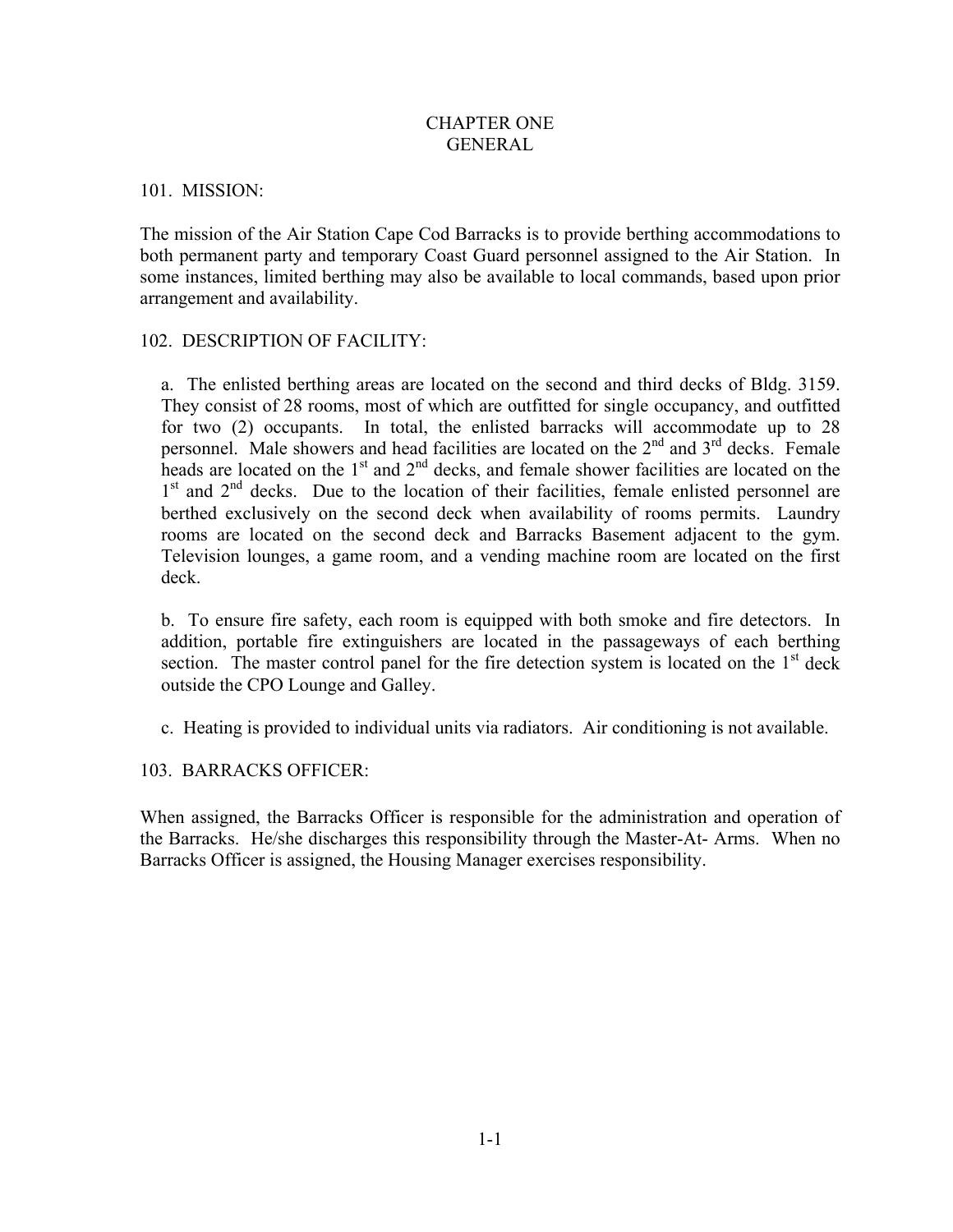104. MASTER-AT-ARMS:

The Master-at-Arms (MAA) has an office located on the first deck of Bldg. 3159. The MAA is responsible for the daily operation and administration of the Barracks. Additionally, he/she is responsible for enforcement of the barracks regulations, maintenance and procurement of material goods, and for supply and issuance of rooms and linen. The MAA supervises a Barracks work force consisting of assigned non-rated personnel and one civilian wage-grade employee. Workday hours are from 0730 until 1600.

## 105. JUNIOR OFFICER OF THE DAY:

The JOOD assumes the duties of MAA at all times other than the MAA's normal working hours.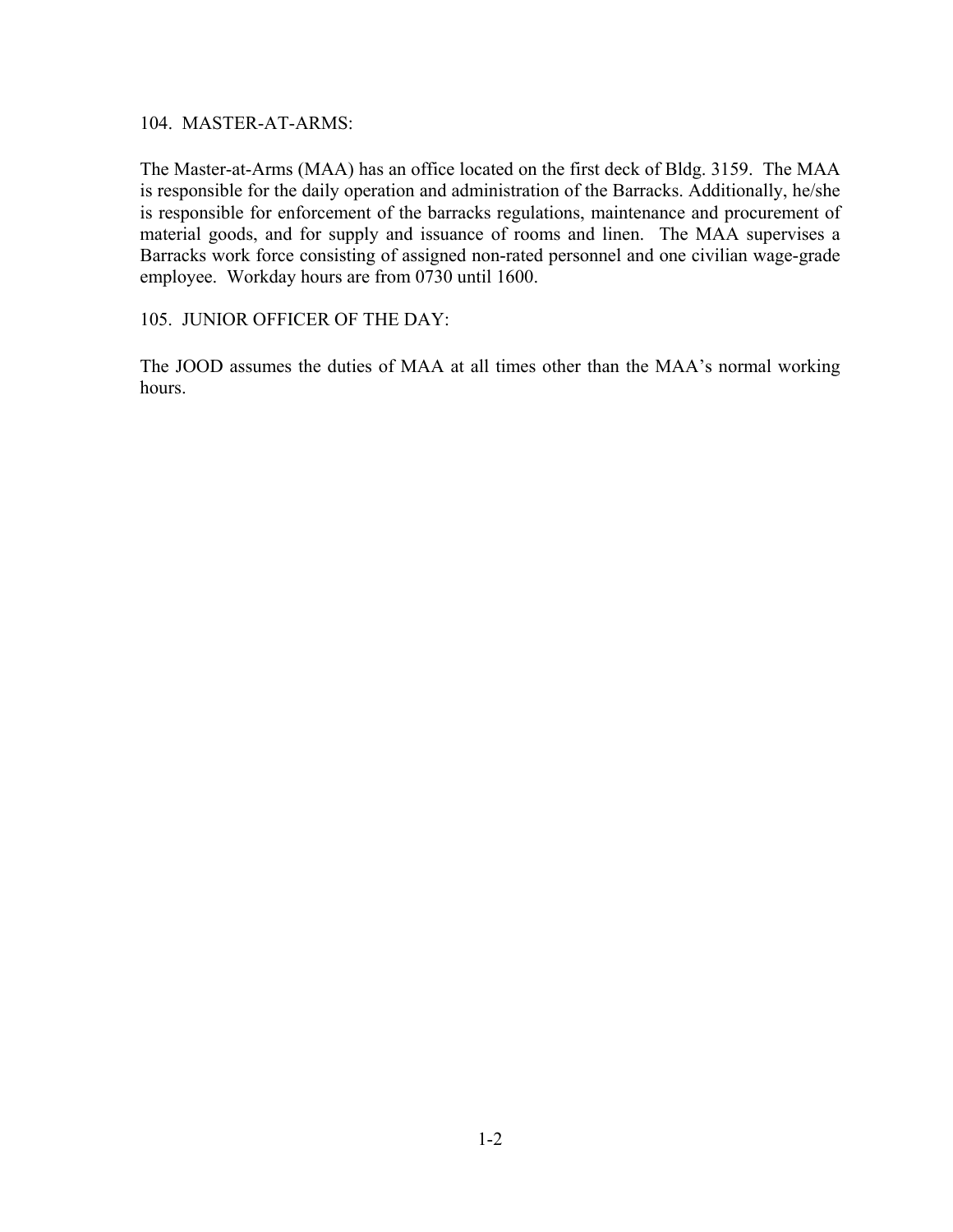## CHAPTER TWO POLICY

#### 201. FIRE ALARMS:

a. No person shall tamper with any device used to sound the fire alarm, except in response to an actual fire, or when specifically authorized by the command to do so.

b. Whenever the alarm sounds, all hands shall vacate the building and muster in front of the flagpole of Bldg. 3159. The senior member present shall take charge and stand by to render assistance as required by the OOD. Personnel who evacuate the barracks automatically become part of the duty section and shall make themselves available to assist as directed. The MAA or JOOD shall ensure that the Barracks are vacated, provided they are in no danger in doing so.

## 202. ALCOHOLIC BEVERAGES:

a. Possession and consumption of beer, wine, and/or ale is permitted within the Barracks ONLY FOR PERSONNEL 21 YEARS OF AGE OR OLDER (the Massachusetts legal drinking age). Opened containers must be consumed within the Barracks. Consumption of alcoholic beverages is prohibited in all duty rooms and indoor public areas, including lounges, gym and corridors.

b. Consumption of beer, wine, and/or ale within the Barracks is strictly limited to off-duty hours. For the purpose of this instruction, off-duty hours are defined as any time when a member is on authorized liberty or leave.

c. Possession or consumption of any alcoholic beverage other than beer, wine or ale is PROHIBITED. Storage is limited to two (2) six-packs of beer or ale, and/or 1 bottle of wine per occupant, per room.

d. In the case of double occupancy rooms, the senior resident of the room is responsible for all conduct within the room. In the event that hard liquor or other prohibited alcoholic beverages are discovered in a room, all occupants will be subject to prosecution unless the contraband is positively identified as belonging to an individual member.

e. Alcohol storage and consumption is prohibited in rooms occupied by minors (individuals not yet 21 years of age), regardless of the ages of the other occupant.

f. Violation of this regulation will be prosecuted under the UCMJ. Such action could result in the loss of room privileges and expulsion from government quarters.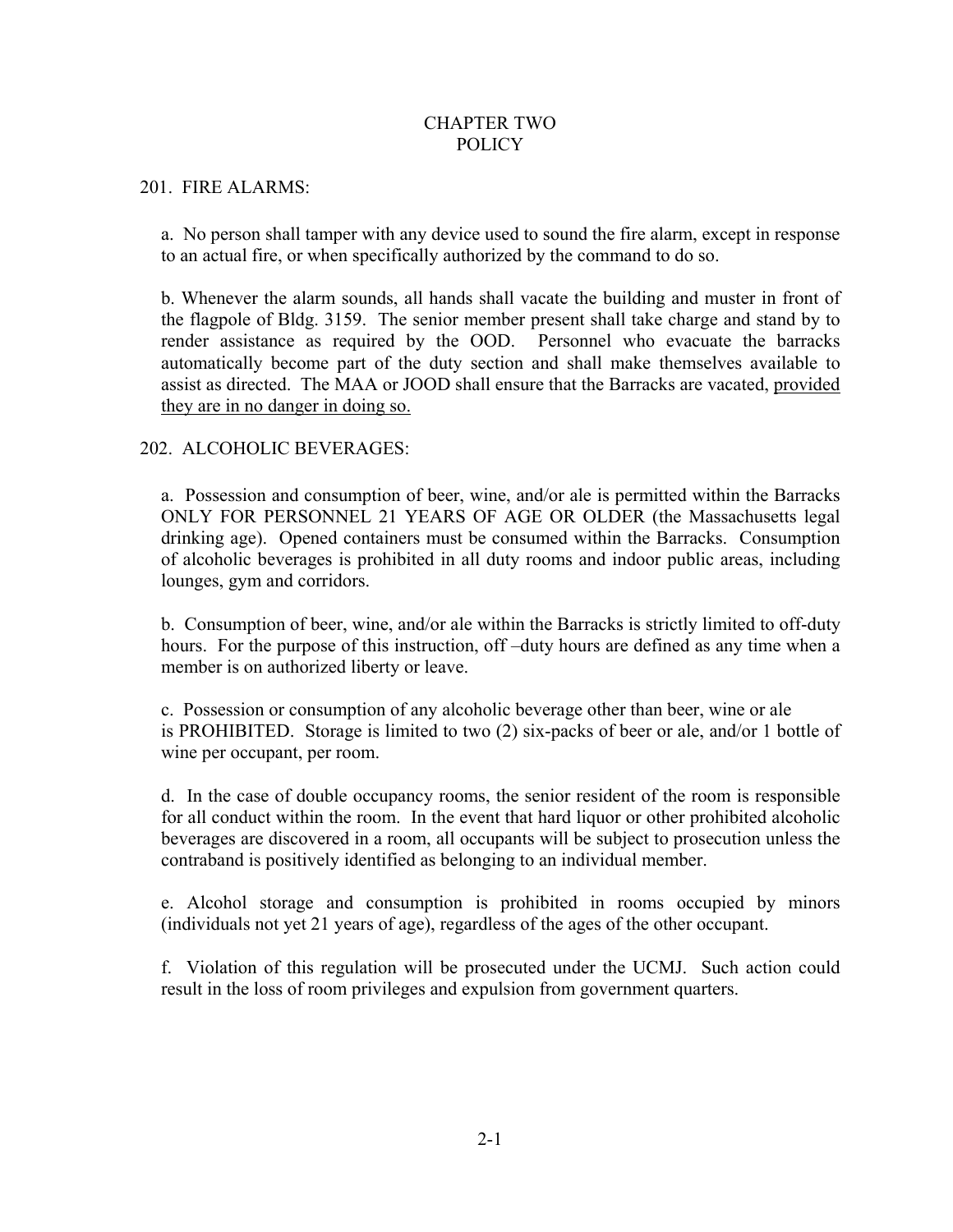#### 203. BERTHING ASSIGNMENTS:

a. Room assignments shall be designated by the MAA only. The MAA will supply the oncoming JOOD with a list of available rooms daily prior to 1600. Barrack rooms will be assigned to personnel according to the following priority:

(1) Bonafide bachelors (single personnel).

(2) Semi-Bachelors (legally separated or divorced personnel who are supporting dependents, but not residing with them).

(3) Transient personnel assigned to other units (prior arrangement required and availability of quarters permitting).

b. Any personnel desiring occupancy in the Barracks should contact the MAA's office as far in advance as possible for a room reservation. At least 24 hours notice is generally required. Upon arriving at the Air Station, present orders to the MAA or OOD for endorsement and a room key.

c. Quarters will be assigned on a first-come, first-serve basis, subject to availability and priority.

d. Any person who desires to change rooms shall do so only upon personally receiving permission from the MAA.

e. No person shall remove furniture from its assigned room.

f. Residents are not authorized in berthing rooms other than their own, except when invited, and only when that room's assigned occupant is present.

g. Guests are welcome in the Barracks between the hours of 1600 to 2200 weekdays, and from 0800 to 2200 weekends. The OOD or MAA shall be notified of the arrival and departure of all guests, and both guest and sponsors are required to sign in/out. All visitors shall leave the Barracks by 2200. Overnight visitors are NOT PERMITTED. Visits by individuals of the opposite sex require that the room door remain open.

Section 208 outlines further guidance concerning visitation.

h. Persons not specifically assigned berthing by the MAA shall not be berthed in the Barracks except as authorized by the Air Station OOD.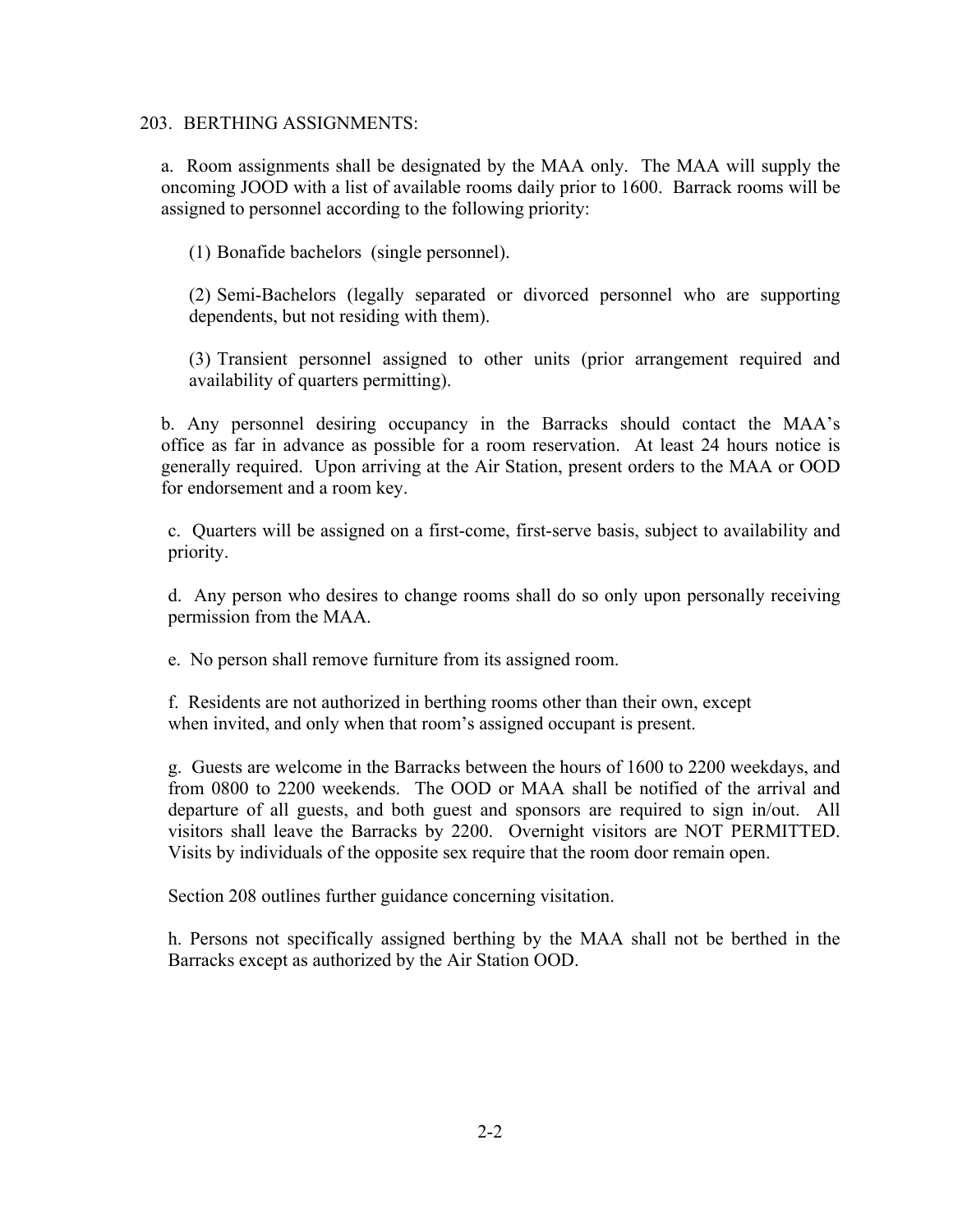#### 203. BERTHING ASSIGNMENTS: (continued)

i. Upon being assigned a room, each resident will be required to sign a custody receipt form for all issued items and for the condition of the room. Any loss or damage to government property will be charged against the occupant, who will be responsible for its replacement cost prior to being checked out of the barracks.

j. The MAA or JOOD will inspect each departing resident's room prior to their checking out of the barracks to ensure cleanliness and proper condition of material. Room keys will be turned in at the conclusion of the inspection. Checkouts will be made prior to 1500 during the workweek.

#### 204. DUTY ROOMS

The Air Station Barracks has twelve (12) enlisted duty rooms: OOD, JOOD, FED Watch stander, Aviation Watch Captain, three (3) 2 person Aviation Duty Crew rooms, and five (5) 1 person Aviation Duty room. Use of these duty rooms shall be restricted only to those individuals who are required to enter them in the performance of their official duties and to those so authorized by the OOD.

#### 205. INSECT CONTROL PROGRAM:

a. Occasionally, Air Station Cape Cod will be required to take action to control insect pests in the Barracks. This action will generally be limited to the spraying of insecticide.

b. All Barracks residents will be notified a minimum of three (3) working days prior to the date of spraying.

c. On the dates designated for spraying, all residents shall have emptied all dresser and lockers. Personal items will be sealed in plastic bags (provided by the MAA) and placed on their racks by the occupants.

d. Rooms shall be left locked.

e. The MAA shall accompany the sprayers during the treatment of berthing rooms. He/she will unlock the rooms, supervise the sprayers, and lock the rooms upon completion of the pest control.

f. Barrack's residents who fail to comply with these regulations shall be subject to disciplinary action.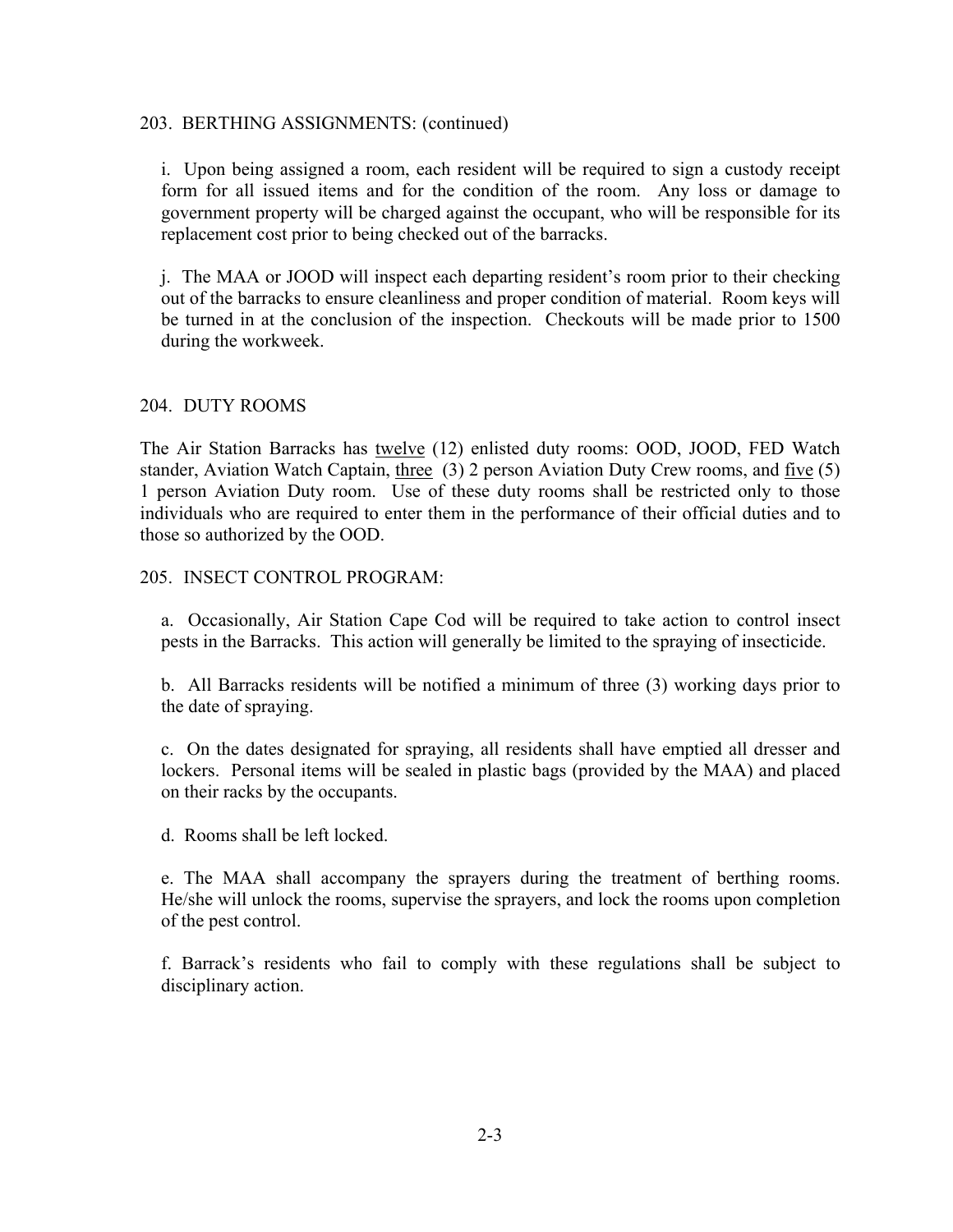206. FOOD STORAGE:

Food sealed in metal, glass or plastic containers is permitted in the barracks. However, once the seal is broken, the food shall be consumed and the container properly discarded. Nonperishable food being retained shall be in a tightly sealed, insect and vermin proof container. Food/beverages shall not be stored outside on window ledges. Dirty dishes must be cleaned after use. Dishes that are left in the rooms or bathrooms unclean will be confiscated by the MAA.

#### 207. LAUNDRY FACILITIES:

a. The washer and dryers installed in the  $2<sup>nd</sup>$  deck laundry room and adjacent to the gym in the basement are for use by Barracks RESIDENTS ONLY.

b. Residents must provide their own laundry supplies, and are solely responsible for the security of their goods.

c. Machines may be operated between the hours of 0645 and 2200. \*

## \*Contract Laundry Hours M-W-F 0900-1400

d. Machines may be operated in accordance with posted instructions. During contract laundry hours, machines are secured to Military Personnel to allow use of laundry by Civilian Contractors.

e. Residents are required to clean any mess made in machines.

f. Deliberate misuse such as overloading or over sudsing is prohibited. Offenders shall be subject to disciplinary action.

g. Clothing that is left in the laundry rooms for an unreasonably long time may be subject to confiscation by the MAA. If so, they may be retrieved by contacting the MAA during normal working hours.

208. GUESTS:

a. For the purpose of this article, a guest is defined as anyone who is not currently assigned to the Barracks.

b. Guests shall check in at the MAA or JOOD office to fill out the visitors log. The sponsor must also sign the log. Guests not arriving in the company of the person to be visited will wait at the MAA/JOOD office until the resident arrives to act as an escort. The sponsor shall not leave guests unaccompanied, and shall remain with them for the duration of their visit.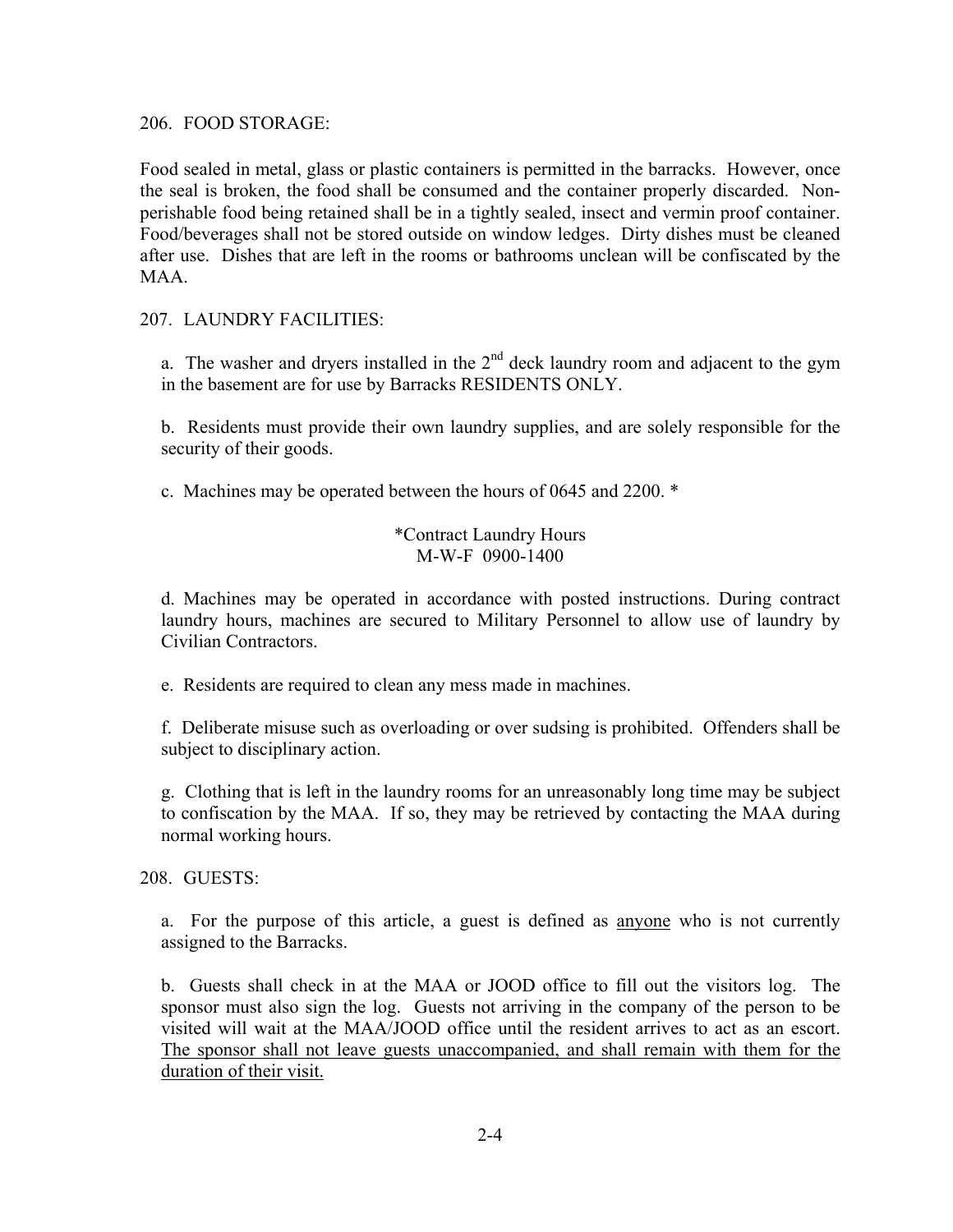208. GUEST: (continued)

c. Sponsors are allowed a maximum of two guests at one time.

d. Overnight guests are not authorized. Any violation of this regulation will result in a disciplinary action. Visiting military personnel must apply for berthing assignment through the MAA (or the OOD in his/her absence), provided they are eligible and space is available.

e. Guests are authorized during visiting hours only. Cohabitation is strictly prohibited.

f. Guests visiting hours in the Barracks are:

## $MONDAY - FRIDAY: 1600-2200$ SATURDAY – SUNDAY: 0800-2200

## 209. KEYS AND LOCKS:

a. Each resident will receive a key from the MAA to his/her assigned room. Each resident is responsible for the key and must return it upon departure. Residents are not authorized to give their room key to anyone, aside from duty personnel acting in an official capacity (i.e. OOD, JOOD, or MAA). If a resident is locked out of his/her room, they shall contact the MAA or JOOD to open the room.

b. Any loss of a room key will result in the MAA changing the lock-core. This will require the issuance of new keys to all residents of the room. Due to the cost and staff hours involved in this process, a charge of \$25.00 will be required prior to checkout to replace lock cores and keys.

c. No person shall cut, force, or otherwise tamper with a government locking device, or any locking device which is not his or her own personal property. Under no circumstances shall any individual have keys to government locking devices duplicated. Problems with keys or locks shall be promptly directed to the MAA or JOOD.

d. Master keys shall be retained by the MAA (and Barracks Office, when assigned) in order to gain access to building spaces and rooms for the purposes of performing his/her official duties. Only the MAA, Barracks Officer, and those personnel specifically authorized by the command may retain and control master keys for Barracks spaces. Because Galley spaces lie within the Barracks building (No. 3159), Galley personnel are not exempt from this regulation.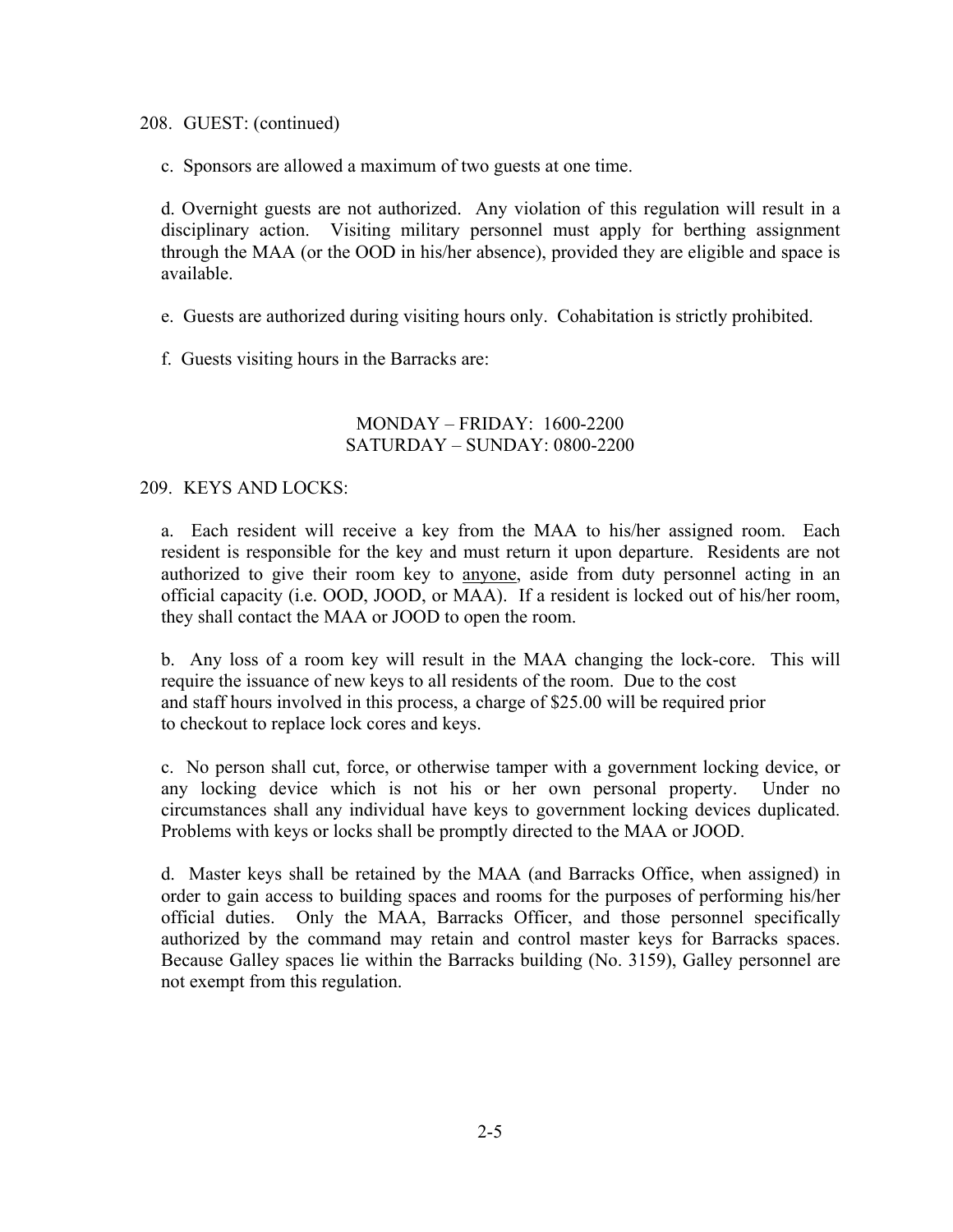#### 210. LINEN:

Two (2) sheets, one (1) pillowcase, and one (1) bedspread/comforter will be issued to each person residing in the Barracks. During periods of cold weather, a blanket will be included in this basic issue. It is the responsibility of each person to clean his/her own linen, with the exception of the comforter. If the comforter requires laundering, the occupant shall so inform the MAA. In the event that linen is lost or stolen, the occupant shall immediately notify the MAA or JOOD. Under most circumstances, lost/stolen linens will be replaced at the occupant's expense.

## 211. ELECTRICAL/ELECTRONIC EQUIPMENT:

a. Stereos, TV sets, and radios are authorized for use in berthing rooms. Volume of such equipment, however, must be kept to a minimum. After 2200, they shall be operated through headphones, or be turned down low enough not to disturb other barracks residents. If deemed necessary, the MAA, OOD, or JOOD can order any resident to secure electrical or electronic equipment. Repeat offenders will have equipment confiscated, and returned upon check out.

b. Hot plates, woks, Coleman stoves, grills or any other type of cooking appliances are strictly prohibited. Personal microwave ovens of 650 watts or less may be utilized within berthing rooms. They must be kept clean at all times, and will be subject to confiscation if they are not.

c. One small refrigerator per room will be provided.

d. Use of energy emitting devices such as transmitters and two-way radios within the Barracks is prohibited.

e. Use of heat emitting items such as soldering equipment, acetylene torches, etc. is strictly prohibited. This restriction, however, is not intended to limit This restriction, however, is not intended to limit use of "low" heat personal items such as electric blankets, irons, and heating pads. These items are allowed, provided they are used sensibly and are in good repair. Any violations of this regulation will result in disciplinary action and immediate confiscation of illegal items.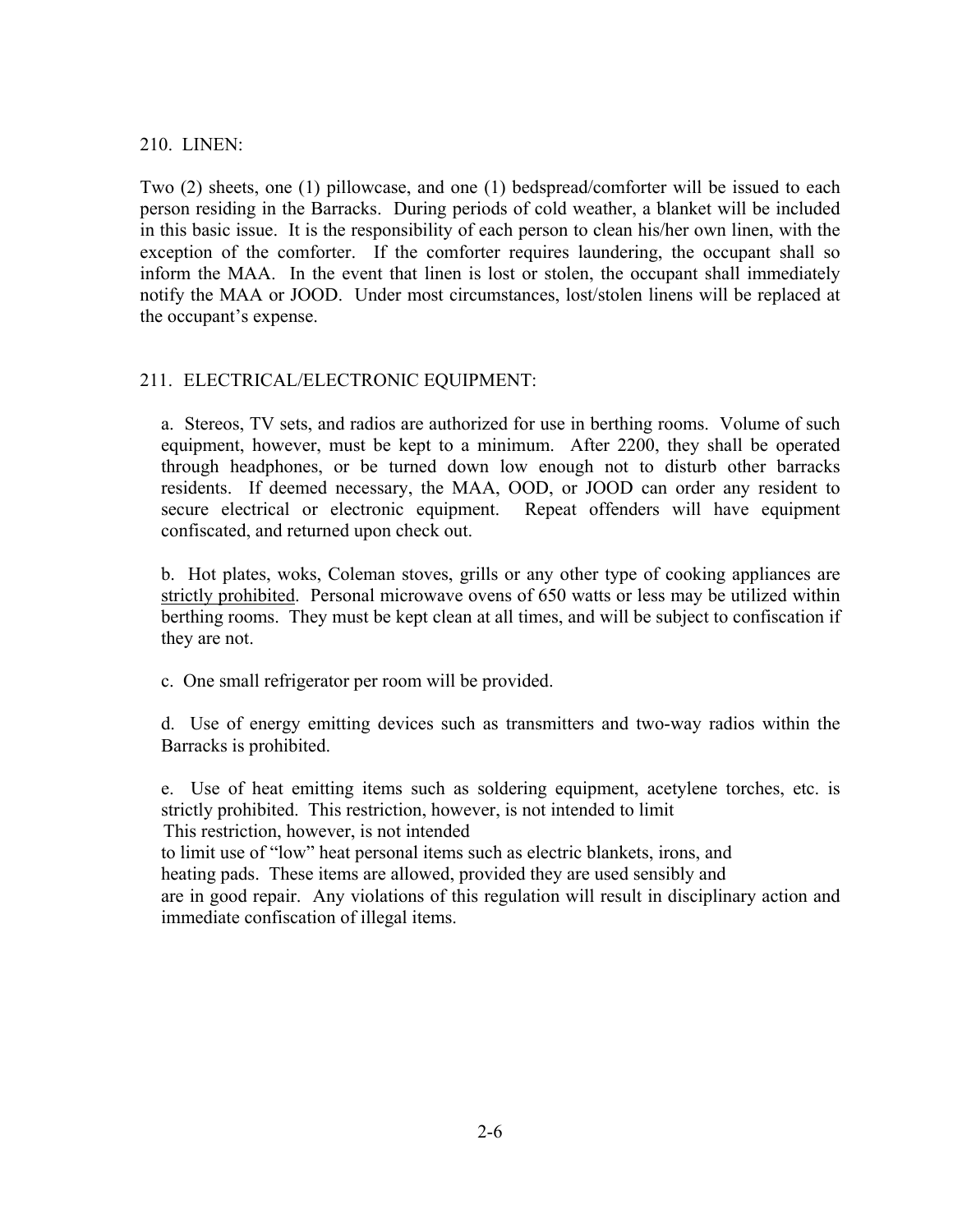## 212. OTHER PROHIBITIONS:

a. All drugs other than currently valid prescription pharmaceuticals are strictly prohibited. Over-the-counter medications such as Tylenol and pseusophedrine are not intended to be restricted under this regulation. Contraband substances include, but are not limited to: marijuana, hashish, LSD, amphetamines, or any other illegal substances. Use or possession of such contraband will be processed under the rules of the UCMJ.

b. Pets other than fish are prohibited. Occupants desiring to maintain aquariums must first get approval from the MAA.

c. Firearms, ammunitions, knives with blades over three inches, bow and arrows, and weapons of any kind are prohibited. Weapons of any kind must be checked in with the Housing Department located in Bldg 5215.

d. Incense, candles, sparklers, and burning substances of any kind are prohibited. NO SMOKING in any Government facility. Smoking areas are located outside of the Barracks. Smoking is NOT PERMITTED within any duty rooms at any time. Personnel found acting in noncompliance will be subject to disciplinary action.

e. Use of portable locking devices, such as door jamming locks, or any type of lock that will prohibit free access to rooms is strictly prohibited.

f. Articles of any kind may not be placed on outside window ledges.

g. Nails and screws may not be driven into the walls anywhere in the barracks for any purpose. Decorations or other wall hangings may be supported on existing nails only. Any additional holes left behind must be repaired prior to departure.

h. Display of pictures, posters, or other articles that may be offensive to individuals viewing from outside the building is strictly prohibited. Displays of lewd, tasteless, or illegal nature including, but not limited to pornography or illicit drugs is not permitted at any time, whether or not visible from outside the room.

i. Pornography viewed on the Internet is strictly prohibited.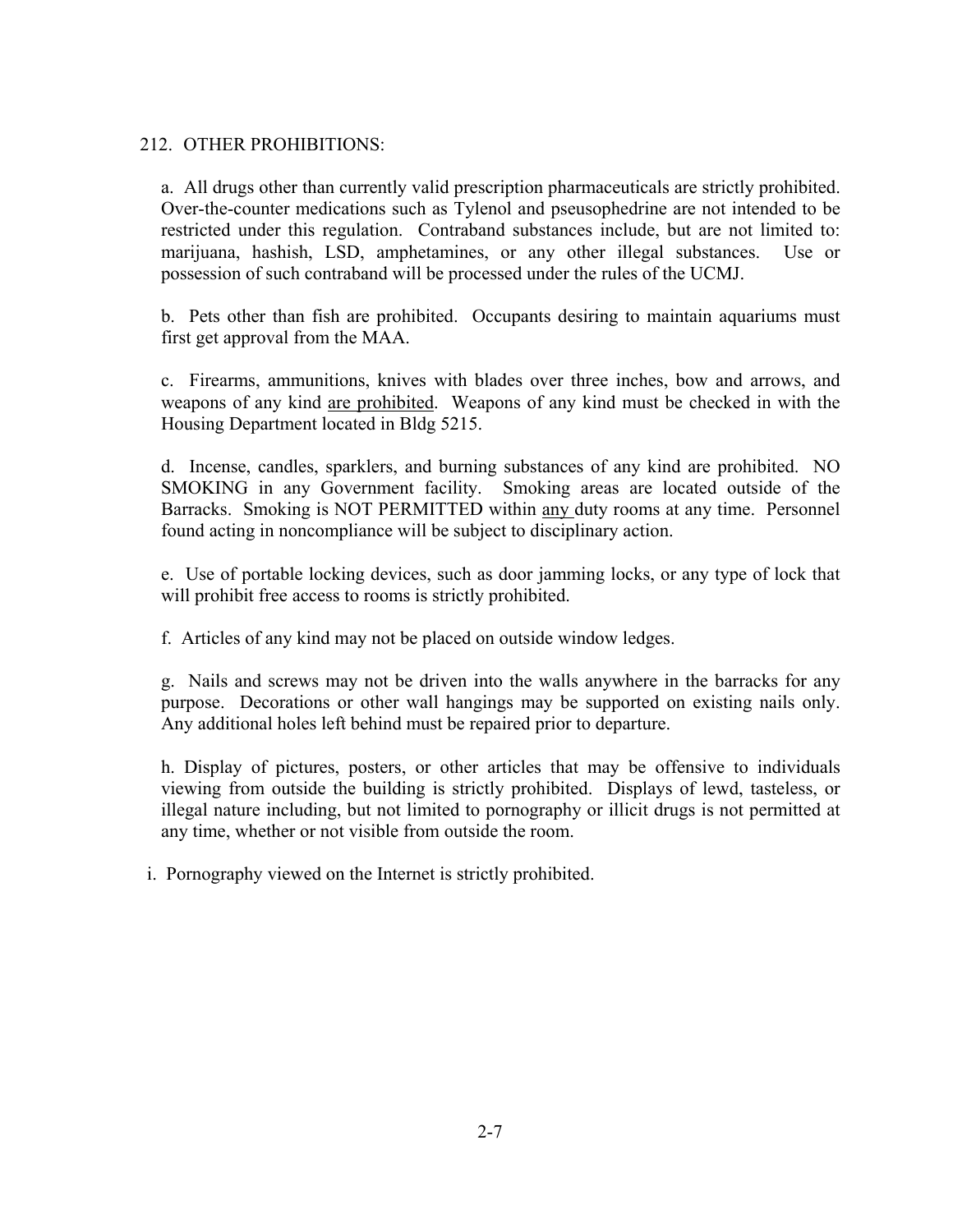## 213. SAFETY:

a. Safety is everyone's business. Constant awareness of safety, and continuous efforts to identify and eliminate hazards are particularly important. All barracks occupants are tasked with the responsibility of being continually alert for unsafe practices and for putting a stop to them, either personally, or through an immediate report to the MAA, JOOD, or OOD. While safety regulations are comprehensive, they cannot cover every possible violation of good injury-prevention practices. Common sense and good judgment must be used by everyone.

b. The handling of fire fighting equipment is prohibited, except for the purpose of extinguishing a fire.

c. Storage of flammable liquids (gasoline, lighter fluid, etc.) in berthing rooms is strictly prohibited. Contact the MAA to arrange proper storage of such items.

d. The number of electrical outlets shall not be increased by the use of multi-outlet adapters. Surge protectors are authorized.

e. Refuse cans in all rooms shall be emptied daily prior to 0730 workdays, or prior to 1200 on weekends and holidays.

f. Use of any fire or heat emitting devices is prohibited except as provided by these regulations (see 211 and 212).

214. SEA BAGS AND LUGGAGE:

a. Sea bag lockers within Bldg. 3159 are communal rooms located on the 2nd and  $3<sup>rd</sup>$ decks. They are provided for storage of large or excess personal articles belonging to Barracks occupants. Users of these rooms do so at their own risk, as there are no means for positively securing individual items once they are placed in these rooms. The rooms shall be kept locked at all times when not in use, and shall be opened only by the MAA or JOOD, but these measures cannot ensure that no damage will be done to the articles stored within.

b. Individuals utilizing the sea bag lockers/storage rooms are required to write their name and SSN on each article prior to being stored.

c. Articles without identification will be confiscated by the MAA until proof of ownership can be established.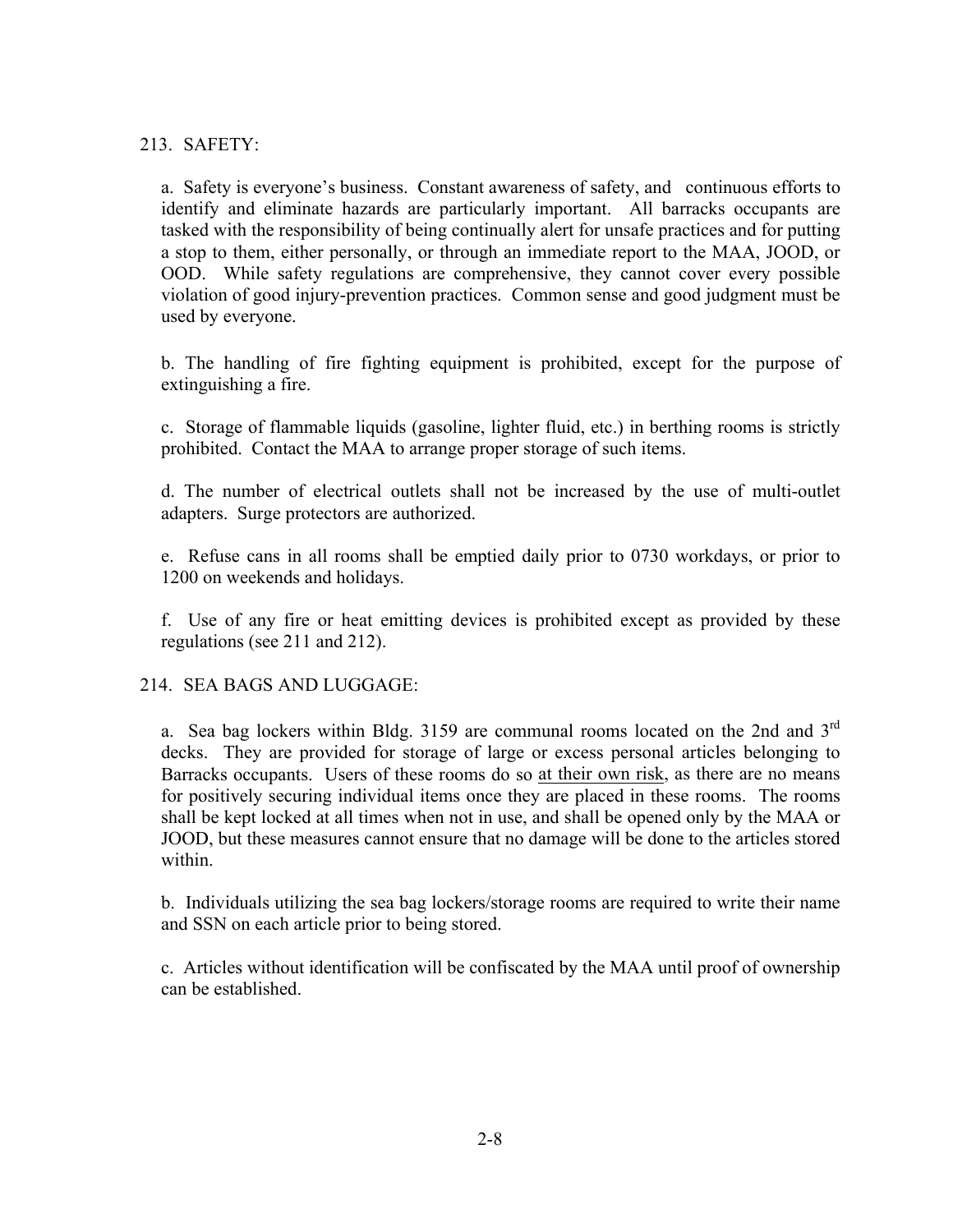#### 215. SECURITY:

Each occupant is responsible for the security of his/her own belongings. All rooms must be properly locked when occupants are absent or asleep. To reduce loss from theft, personal lockers, when available, shall be locked at all times when a resident is not in the room. The Command assumes no responsibility for lost or stolen items or money. If a resident believes that his/her room has been inappropriately entered, he/she shall immediately report the incident to the MAA, JOOD, or OOD.

## 216. TELEPHONES:

a. Installation of private telephones in berthing rooms is authorized, but is subject to phone line availability.

b. Public telephones are installed in the barracks area for convenience. Tampering with the telephones is prohibited. Telephone area's are to be kept clean. Failure of users to do so, if noted, will be punishable by the MAA.

c. Use of government telephones for personal calls is strictly prohibited.

## 217. VENDING MACHINES:

Coin operated candy and beverage machines are located on the first deck for your convenience. The attempted use of slugs or other counterfeit devices in the machines is prohibited. Report problems or loss of money to the MAA or JOOD.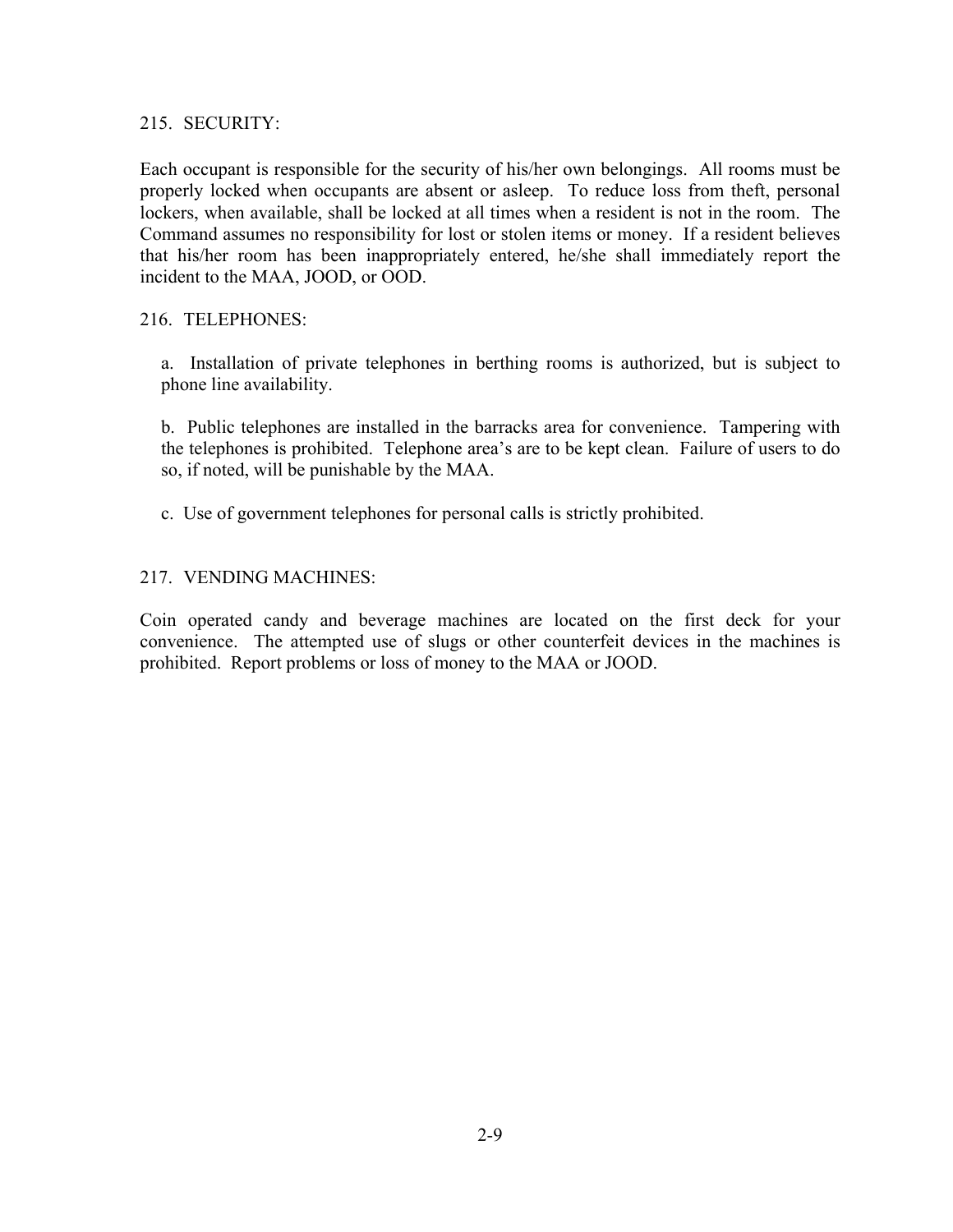## 218. ETIQUETTE:

Common courtesy dictates that personnel assigned to the same or adjoining rooms cooperate with each other in order to peacefully live together. Honor and respect of each other's privileges, rights and privacy shall at all times be considered.

#### 219. CLOTHING:

a. Proper attire shall be worn in the Barracks common areas at all times. Proper attire consists of the uniform of the day, or civilian attire in good repair and proper for use in public. At the very least, it shall include a T-shirt, shorts, and shoes. Tank-tops, swimsuits, and muscle shirts are not considered adequate attire.

b. Night cloths (pajamas, nightgowns, bath robes, and negligees) shall not be worn outside of the rooms.

c. Footwear is required when outside of individual rooms.

## 220. PLANTS:

Houseplants are authorized in berthing rooms as long as they are kept healthy and trimmed. They must not impinge on roommate's rights or create hazards by producing mold or harboring insects, etc.

#### 221. RECREATION ROOM AND TV LOUNGES.

a. A recreation room and a television lounge are provided on the  $1<sup>st</sup>$  deck for use by all Barracks residents.

b. As within all Barracks spaces, guests using recreation and TV lounges must be accompanied by their sponsor at ALL TIMES.

c. Sleeping is not allowed at any time in the TV or recreation lounges. Food is not permitted in the REC lounges.

d. Users of the TV and recreation rooms shall clean up after themselves. The Aviation Watch Captain is responsible for the cleanliness of the watch section, and shall ensure the lounge opposite the duty room is picked up by 0715 daily.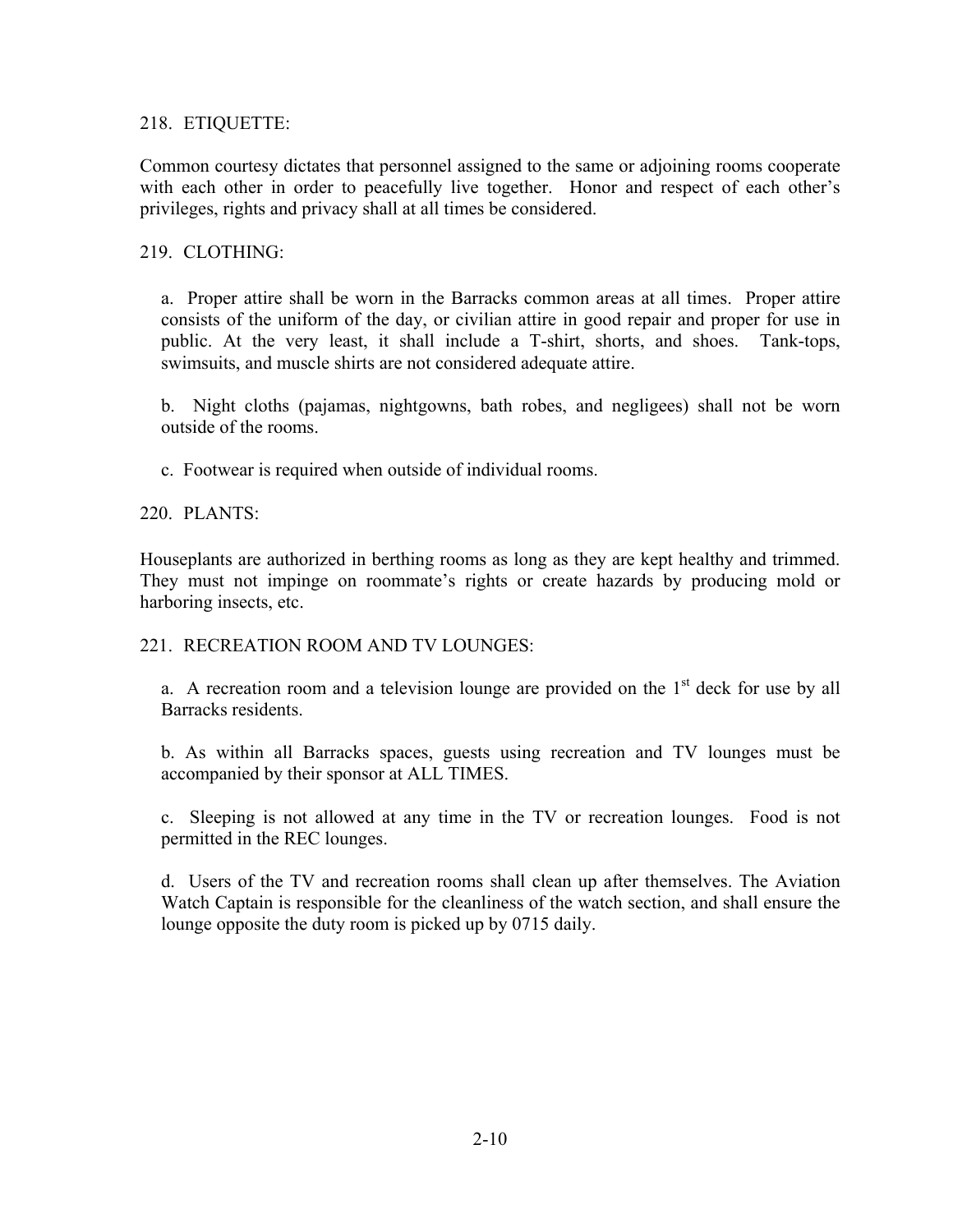## 222. LUCKY BAG:

The MAA is authorized to confiscate loose gear and articles of clothing left adrift during weekly room inspections. Such items will be placed in the "Lucky Bag Locker" in the MAA's office and will be open 1215-1230 Wednesdays. Individuals may claim their belongings at lucky bag sales held at least quarterly. Any gear or clothing not claimed by the owner at that time will either be sold or otherwise discarded. Notification of lucky bag sales will be disseminated to all local commands, including in-port ships, at least one week prior to date.

## 223. VEHICLE/PARKING:

a. Personnel desiring to maintain vehicles while residing in the Barracks shall utilize the parking lot in the rear of the building. Guests and visitors should also use this lot.

b. Vehicles must have valid license plates and registration. Coast Guard Personnel must have a valid CG sticker as well.

c. Maintenance of automobiles and other motorized vehicles within the Barracks parking lot shall be limited to the changing of tires and routine cleaning. Procedures involving car fluids (such as oil changes) are strictly prohibited. Facilities for vehicle maintenance are located next door to the Barracks building.

## 224. BICYCLE STORAGE:

a. Bicycle storage units are located at the rear Barracks entrance. These units can be obtained upon checking in to the Barracks based upon availability. Due to the increasing number of responsible cyclists and rising costs of modern bicycles, as a courtesy, bicycles currently may be stored within berthing rooms. ADHERENCE TO THE FOLLOWING GUIDELINE IS REQUIRED BY ALL PERSONNEL DESIRING TO STORE THEIR BICYLES INDOORS:

(1) Bicycles must be physically carried from outside the building to inside the owner's assigned room. This will prevent unnecessary soiling of corridors and stairwells. Personnel shall be particularly vigilant to avoid contacting bulkheads, doors, and carpets, etc. when transiting. If any marks are made, cyclist shall immediately clean them.

(2) Bicycles must be placed on personal mats or similar floor coverings when within rooms to prevent damage to or soiling of room carpets and floors.

(3) Servicing of bicycles indoors is prohibited.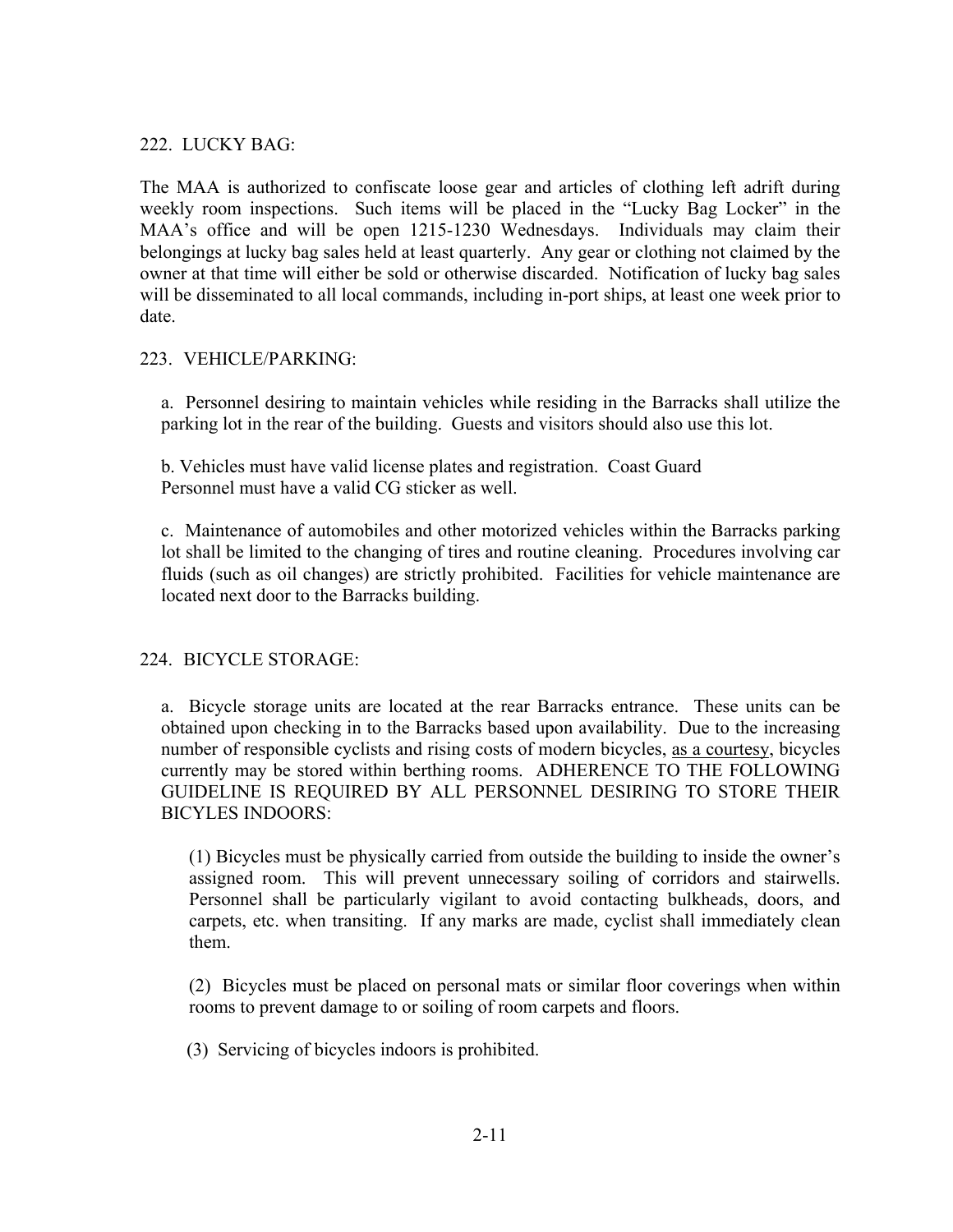#### 224. BICYCLE STORAGE: (continued)

b. This privilege is provided as a courtesy only, and requires the careful attention of all cyclists to prevent everyone from having to store their cycles outdoors. Inappropriate actions such as riding bikes inside or using issued linen, as floor mats will result in mandatory outdoor storage for ALL bicycle owners.

## 225. GYM/WEIGHTLIFTING FACILITY:

a. The barracks Gym is located in the basement, below the Air Station Galley. Facility access is from either the wardroom or across from the  $1<sup>st</sup>$  deck vending machine room.

b. Use of the gym is limited to Active Duty Coast Guard personnel and their dependents, age 18 or older. Children are NOT PERMITTED inside the gym under any circumstances.

c. Personnel utilizing the facility must sign in and out.

d. Users of the gym do so at their own risk, and are strongly encouraged to work out with a partner or spotter.

e. Gym hours are from 0700 to 2200. The gym stereo shall not be used between 2100 and 1100. Use if the gym between 1100 and 1300 is restricted to Coast Guard active duty personnel only.

#### 226. INTERNET ACCESS:

a. Internet access is available through A T  $&$  T or Adelphia Cable. Contact the MAA for further information on obtaining this service in berthing rooms.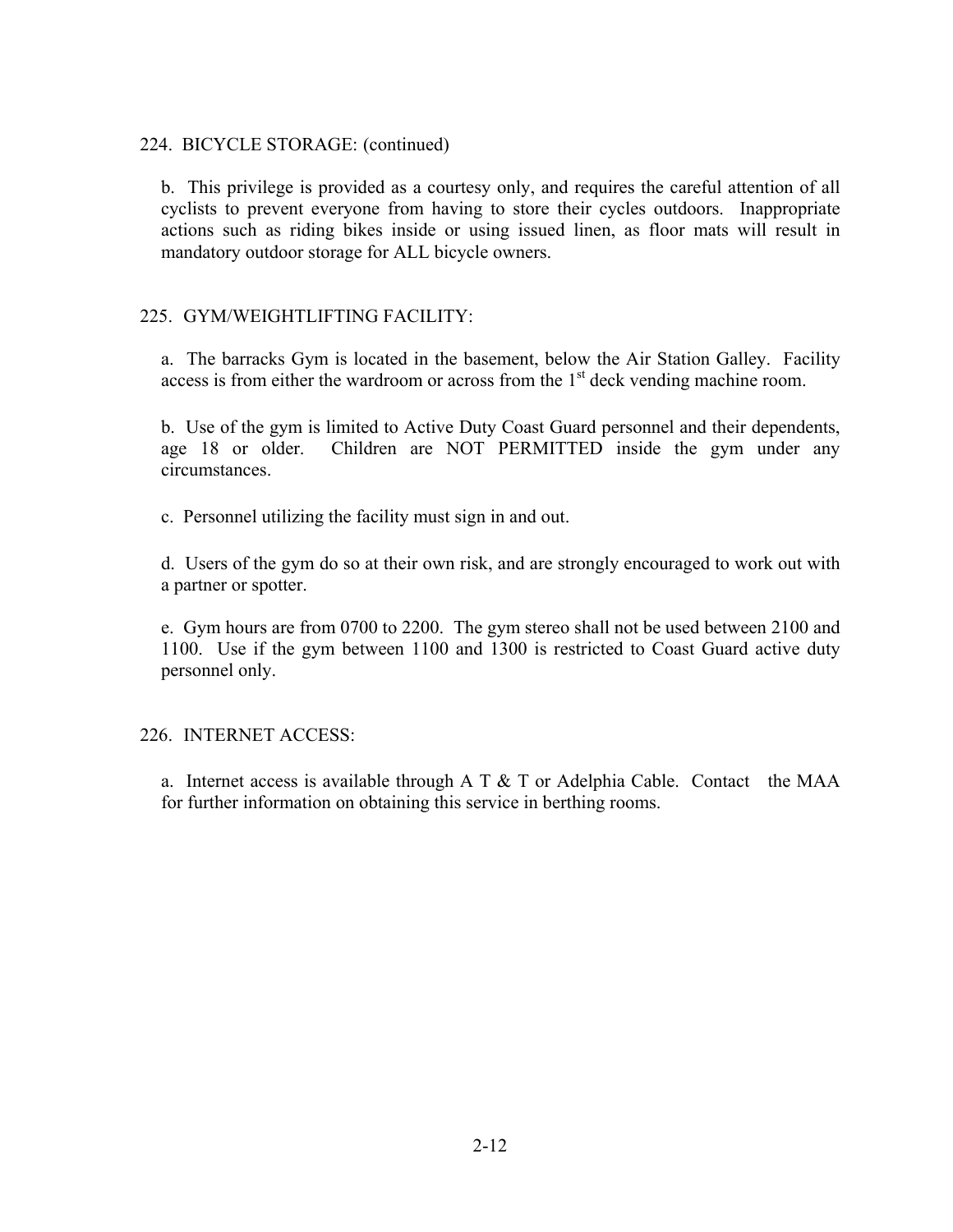## CHAPTER THREE HOUSEKEEPING

#### 301. RESPONSIBILITY:

a. Occupants of rooms within the Air Station Barracks are responsible for maintaining the rooms they are assigned, and for picking up the common areas they use. The senior resident in each room shall be responsible for ensuring that the following routine is carried out.

(1) Work days prior to 0715, beds shall be made up neatly, loose gear stowed in lockers, deck cleaned, trash cans emptied. Weekly MAA inspections will be held on a random basis.

 (2) Bi-Weekly or prior to Commanding Officer's Material Inspection, all equipment and furnishings shall be dusted, window sills cleaned, head fixtures polished, and all carpeted floors vacuumed and floors in the head swabbed.

b. The sighting of any vermin or insect pests in any room or common area shall be reported promptly to the MAA. The responsibility is usually carried out through the use of contract cleaners. Barracks residents are tasked with the responsibility of notifying the MAA if areas are not being adequately cleaned. Residents shall NOT interfere with outside cleaners. If problems exist, notify the MAA.

302. GEAR ADRIFT:

Gear adrift is defined, as any personal item not properly stowed within personal or communal spaces. Personal belongings which cannot be stowed away in personal or communal locker (large stereos, trunks, etc.) are allowed in Barracks rooms provided their stowage does not create an overly cluttered room. The MAA determines when personal belongings in a room are excessive and notifies the occupants to remove or restow their belongings. Any gear adrift will be confiscated and placed in the "Lucky Bag".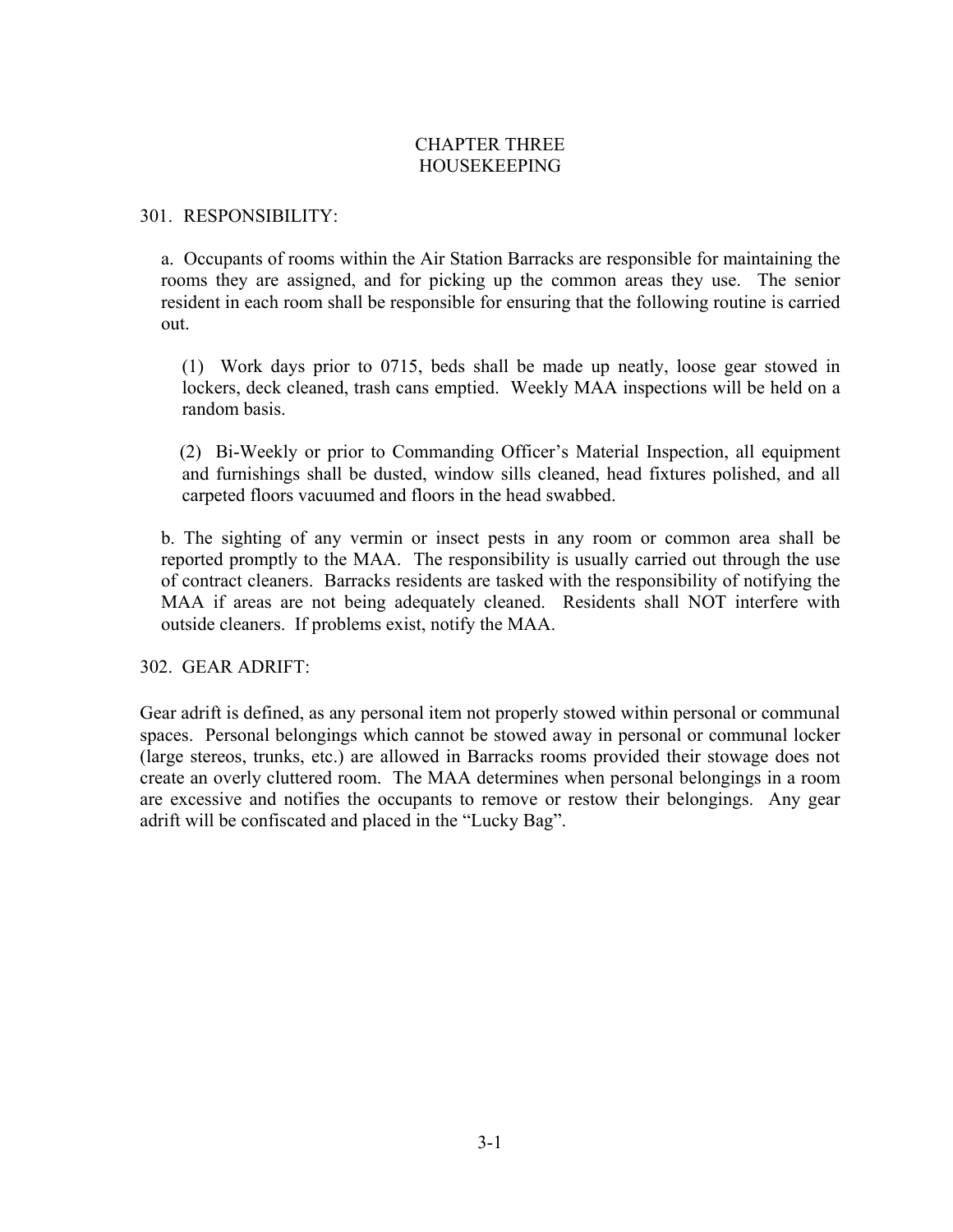#### 303. CLEANING SUPPLIES:

a. Cleaning equipment and material as needed are available from the cleaning gear lockers. Supplies may be acquired from the MAA Gear Locker between the hours of 0930-1030 and 1330-1430 Monday- Friday. The JOOD is responsible for gear locker access after normal working hours and on weekends

b. Vacuum cleaners are available in the MAA Gear Lockers located on each deck of the berthing areas. They may be checked out for a one-hour period during the normal working day with the MAA.

#### 304. MAA GEAR LOCKERS:

.

a. The MAA maintains several Gear Lockers, one located on each deck of the Barracks.

b. The lockers are open from 0930-1030 and 1330-1430 Monday through Friday.

c. Personnel are required to sign equipment in and out of the gear lockers. Missing equipment should be reported.

d. The locker and equipment contain therein are strictly for use within the Barracks, by residents only. Use of the equipment for cleaning cars, bicycles, etc. is prohibited.

#### 305. WORK ORDERS:

Articles in need of repair should be brought to the attention of the MAA, otherwise the item may remain broken. It cannot be assumed that all discrepancies will be noted during weekly inspections. Residents are tasked with the responsibility of notifying the MAA of room discrepancies. Without timely notice to the MAA, occupants will be held accountable for damaged articles.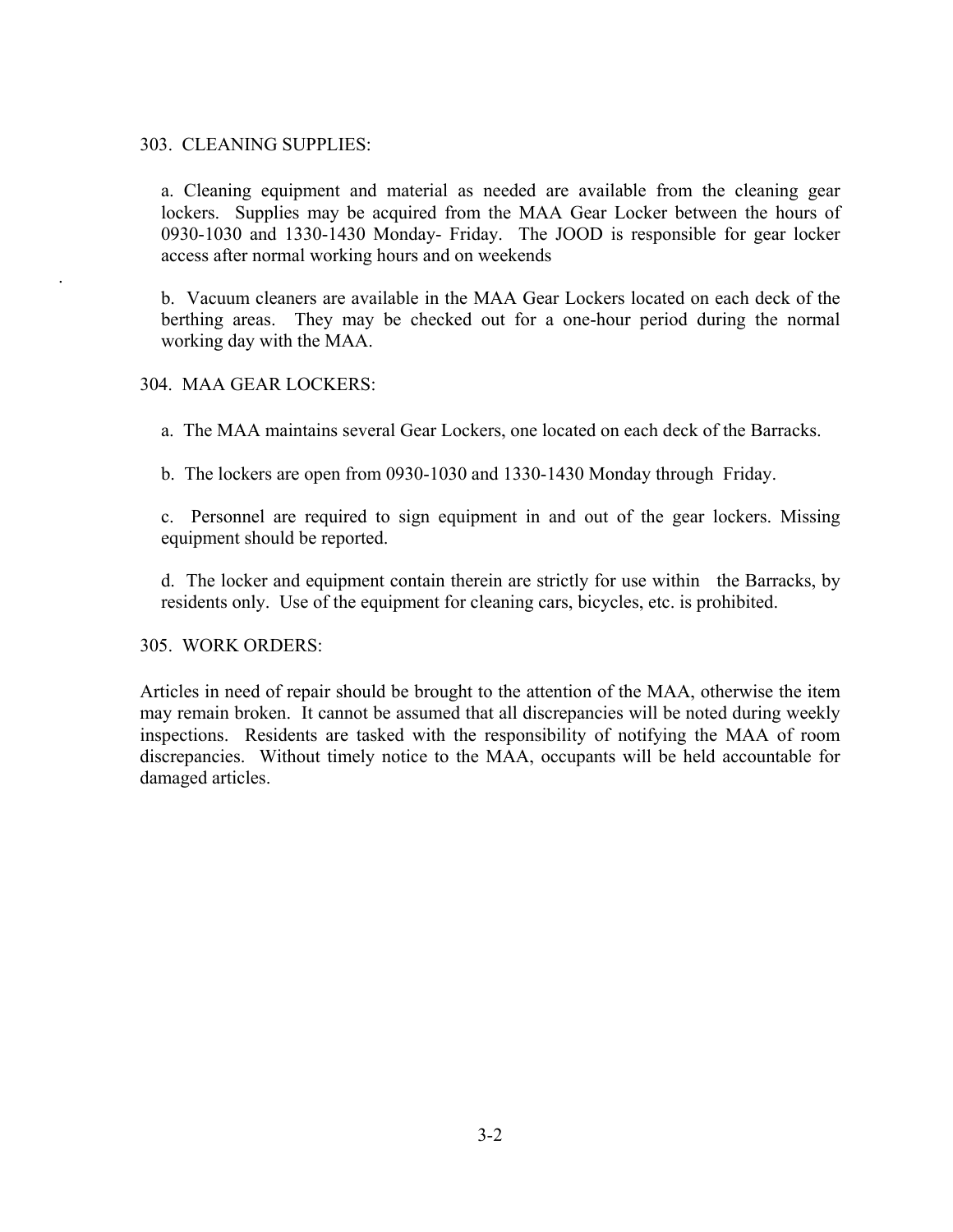#### CHAPTER FOUR INSPECTIONS

#### 401. ADMINISTRATIVE:

The Commanding Officer, Air Station Cape Cod has the right to conduct administrative inspections of all barracks spaces at any time to insure the safety, health, and well being of all occupants.

402. WEEKLY:

Barracks inspections are held randomly, The MAA will be accompanied during all inspections to ensure two-person integrity (TPI). Residents do not have to be present during inspection.

403. RESULTS:

The results of each weekly Barracks inspection will be delivered to each occupant, with the original copy filed with the MAA. It is the responsibility of each individual to know what discrepancies, if any, are listed for their room or other areas. Unless otherwise indicated, discrepancies must be corrected prior to 0900 the following day. Failure to correct discrepancies can result in disciplinary action taken by the individual' unit, department head, or Barracks Officer.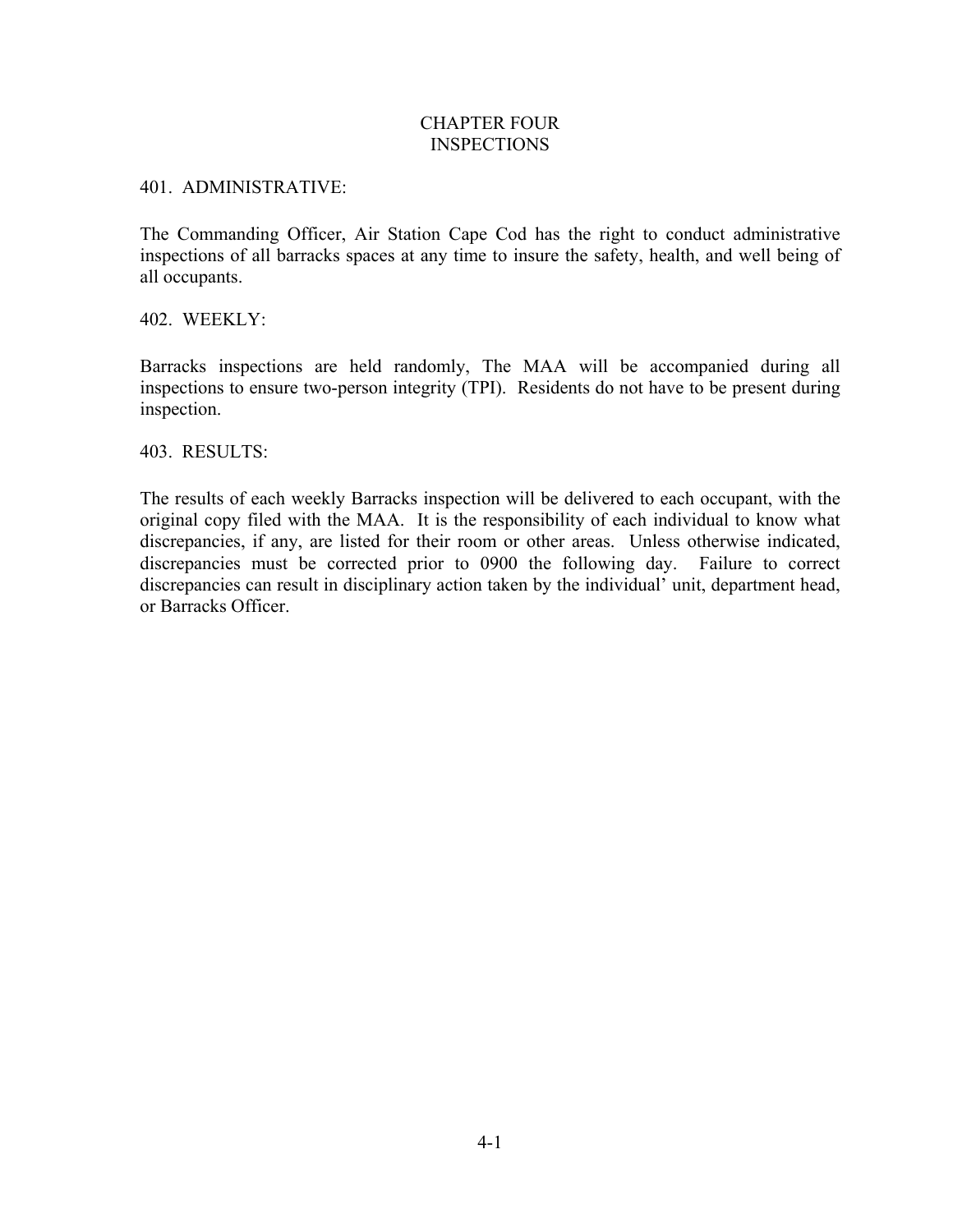# CHAPTER FIVE OFFICER AND CPO BERTHING

501. GENERAL:

The Air Station Cape Cod Officer and Chief Petty Officer (CPO) berthing is located above the wardroom, adjacent the Galley. It contains 8 rooms, each outfitted for single occupancy, and one two-room suite. Most rooms share head and shower facilities with an adjacent room. In all, the officer/CPO Barracks can accommodate up to 8 personnel.

502. ASSIGNMENT:

a. Personnel requesting berthing shall do so according to Berthing Assignments, Section 203 of this instruction.

b. Use of the Commanding Officer's Suite is limited to Commanders and higher, and requires the approval of the Executive Officer. Advance notice is generally required.

c. Personnel desiring to remain in UPH longer than 15 days shall submit a written request to the Executive Officer stating the situation.

503. POLICY:

Personnel residing in officer/CPO berthing shall comply with all chapters of this instruction.